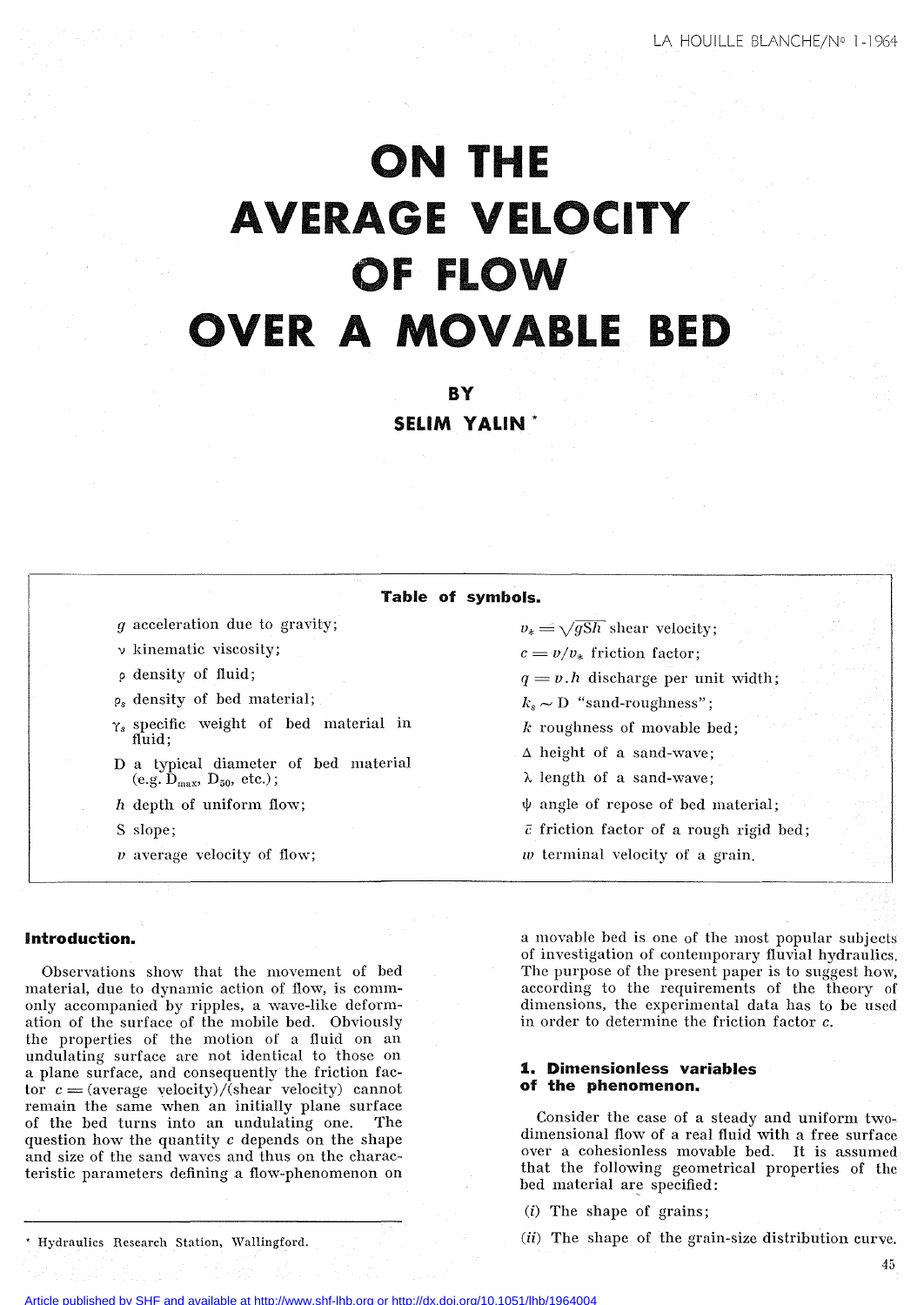In this case the phenomenon is completely defined by the characteristic parameters:

$$
\nu, \rho, \rho_s, D, h, S, g \tag{1}
$$

It is possible to replace any of the parameters (1) by any independent combinations in which they occur (see e.g. Ref. [1]). The substitution of *g* and S by:

$$
\gamma_s = (\rho_s - \rho) \cdot g
$$

and:

yields:

$$
v_* = \sqrt{gS}h
$$

$$
\nu, \rho, \rho_s, D, h, \gamma_s, \nu_* \tag{4}
$$

Rence any mechanical quantity related to the flow-phenomenon under consideration, must, in general, be a certain function of ail seven characteristic parameters (4), therefore the expression for the average velocity of the flow  $v = q/h$ , must be :

$$
v = f_v \left( \mathbf{v}, \mathbf{\rho}, \mathbf{\rho}_s, \mathbf{D}, h, \gamma_s, v_* \right) \tag{5}
$$

(6)

(3)

(2)

Since the functional relationship (5) represents a physical fact which does not depend on the choice of the units of measurement, then according to the  $\pi$ -theorem of the theory of dimensions this relation can be expressed in a dimensionless form as follows:

 $c = \frac{v}{r} = F_1 (X, Y, Z, W)$ 

with:

$$
v_* =
$$

$$
X = \frac{D \cdot v_*}{\nu}; \quad Y = \frac{\rho \cdot v_*^2}{\gamma_s \cdot D}; \quad Z = \frac{h}{D}; \quad W = \frac{\rho}{\rho_s} \tag{7}
$$

Observe that a rough rigid bed can be considered as a special case of a mobile bed having  $\rho_s \to \infty$ (i.e. extremely heavy grains). In this case  $D \sim k_s$ and:

and:  
\n
$$
\mathbf{X} = \frac{k_s \cdot v_*}{\nu}; \quad \mathbf{Z} = \frac{h}{k_s}; \quad \mathbf{Y} = \mathbf{W} = 0 = \text{const (8)}
$$
\nthus:

thus:

 $\overline{c} = \frac{v}{v_*} = \overline{F}_1 \left( \frac{k_s, v_*}{\nu} ; \frac{h}{k_s} \right)$ (9)

as one would expeet.

If the amount of the bed material in suspension is negligible, then from the point of view of the flow, the mobility of the bed implies, only a variation in the geometry of the bed surfaces. In other words the expression for  $c$  must not differ from that for a rigid bed if *le* represents the roughness caused by ripples. Therefore assuming  $k \sim \Delta$ , for the case of fully developed turbulent motion, the following relation must also be valid:

$$
c = \frac{v}{v_*} = f\left(\frac{h}{\Delta}\right) \tag{10}
$$

Here the form of  $f$  depends itself on the geometry



surfaces  $h/k_s \sim Z$ . The shape of the triangle ABC, approximating a ripple in Figure 1, is completely

defined by the angle  $\psi$  and the ratio  $\Delta/\lambda$ . Thus  $(10)$  can be expressed a follows:

$$
c = \frac{v}{v_*} = \mathcal{F}_2 \left( \frac{h}{\Delta} ; \frac{h}{k_*} ; \frac{\Delta}{\lambda} ; \psi \right) \tag{11}
$$

where, it can be assumed that, the form of  $F<sub>2</sub>$  does not depend any more on the geometry of the ripples nor on the roughness of their surfaces.

In spite of the different appearance (11) does not conflict with (6). For since  $\Delta$  and  $\lambda$  are the quantities related to the phenomenon:

$$
\frac{\Delta}{D} = f_{\Delta}(X, Y, Z, W)
$$
 (12)

$$
\frac{\lambda}{D} = f_{\Delta}(X, Y, Z, W)
$$
(12)  

$$
\frac{\lambda}{D} = f_{\lambda}(X, Y, Z, W)
$$
(13)

whereas:

$$
\frac{h}{k_s} \sim Z \quad \text{and } \psi \approx \text{const. (angle of repose)}.
$$

From substitution of these values in (11) it follows that  $F_2$  is in fact a function of X, Y, Z and  $W$  only; and thus  $(6)$  and  $(11)$ , on principle, are identica1.

In the following paragraph an attempt to derive theoretically an approximate form for the funetion  $F<sub>2</sub>$  is demonstrated.

# **2. Form of the function**  $F_{2n}$

It is known in hydraulics that the head loss due to a contraction is very smaIl compared with that of an expansion (see e.g. Ref.  $[2]$ ). For example, the greatest part of the head loss caused by the sudden contraction of the rigid boundaries (Fig. 2  $a$ )



consists mainly of the head loss due to the expansion  $b \rightarrow c$ ; the effect of the contraction  $a \rightarrow b$ heing negligihle (Hef. [2]). Accordingly the head loss due to the presence of a ripple (Fig.  $2 b$ ) can he assumed to he equal to that due to the expansion  $b \rightarrow c$ , plus the head loss due to the skin-friction along  $a \rightarrow b$ .

The head loss due to the expansion  $b \rightarrow c$  can be expressed as follows:

$$
\zeta_{bc} = \alpha \frac{(v_b - v_c)^2}{2g} \tag{14}
$$

46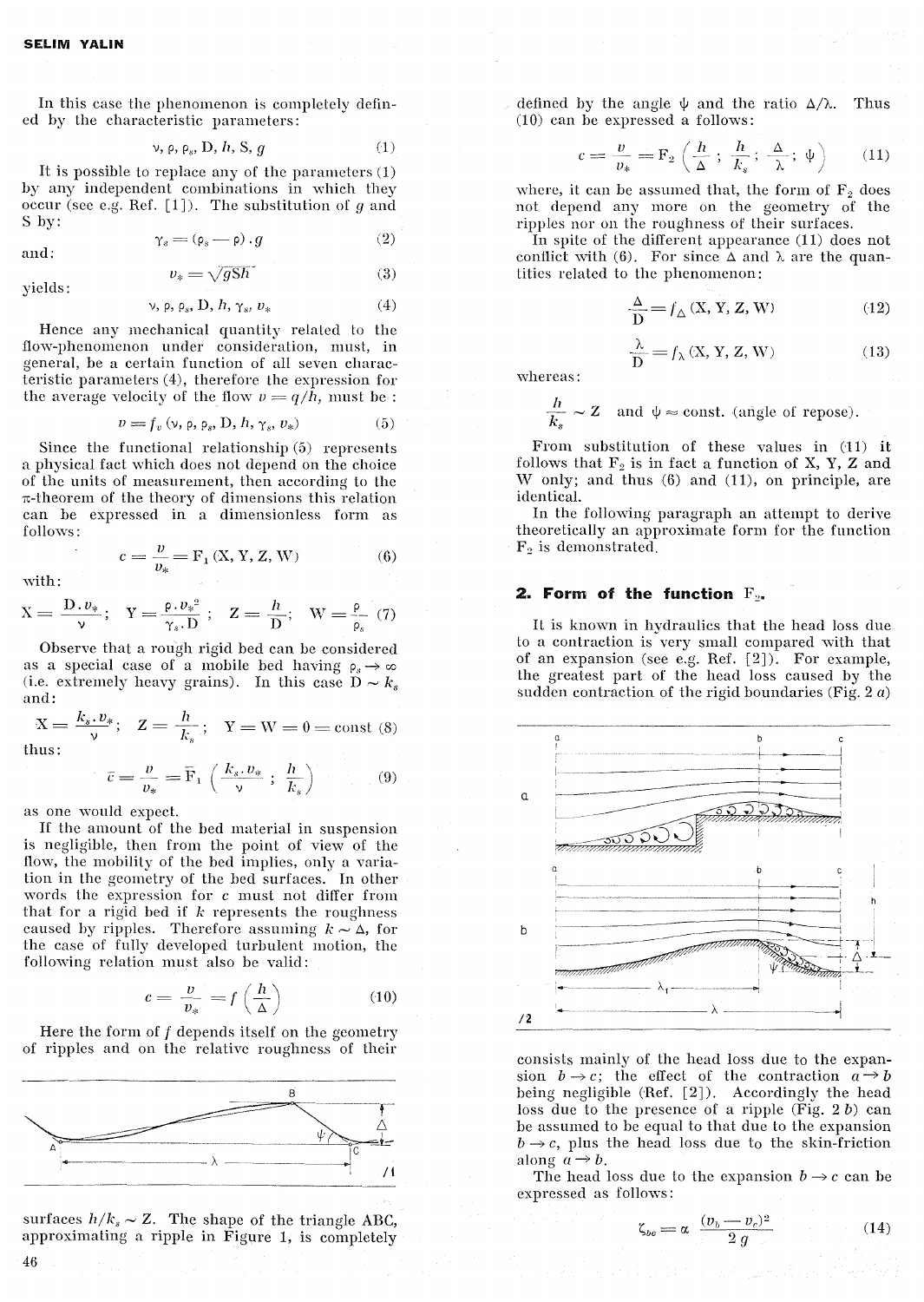whereas the condition of continuity yields:

$$
v_b\left(h-\frac{\Delta}{2}\right) = v_c\left(h+\frac{\Delta}{2}\right) = vh \qquad (15)
$$

thus:

$$
\zeta_{bc} = \left(\frac{\Delta/h}{1 - \frac{1}{4}(\Delta/h)^2}\right)^2 \cdot \alpha \cdot \frac{v^2}{2g} \tag{16}
$$

If, say,

 $(\Delta/h) \leq 1/10$  then  $0.997 \leq 1 - \frac{1}{4} (\Delta/h)^2 \leq 1$ , i.e. the denominator of the multiplier in brackets is practically  $\approx 1$ ; whereas for the usual values of the angle of repose  $\psi$ ,  $\alpha \approx 1$  (Ref. [3]). Thus (16) can well be approximated by:

$$
\zeta_{bc} \approx \left(\frac{\Delta}{h}\right)^2 \frac{\nu^2}{2g} \tag{17}
$$

Consequently the part of the energy gradient corresponding to the expansions  $b \rightarrow c$  after each ripple length  $\lambda$ , is:

$$
S_1 = \frac{\zeta_{bc}}{\lambda} = \frac{1}{2} \cdot \left(\frac{\Delta}{h}\right) \cdot \left(\frac{\Delta}{\lambda}\right) \cdot \frac{v^2}{gh} \quad (18)
$$

whereas the part corresponding to the skin-friction along the distances  $\bar{a}\bar{b} \approx \lambda_1$ , is:

$$
S_2 = \frac{\lambda_1}{\lambda} \cdot \frac{x^2}{\left[ ln \left( a \frac{h}{K_s} \right) \right]^2} \cdot \frac{v^2}{gh}
$$
 (19)  

$$
\left( \text{with } \frac{\lambda_1}{\lambda} \approx 1 - \frac{\Delta}{\lambda} \cdot \text{ctg } \psi \right)
$$

Thus:

$$
S = S_1 + S_2 = \frac{1 - \langle \Delta / \lambda \rangle \sigma}{\left[ \frac{1}{\pi} \ln \left( a \frac{h}{k_s} \right) \right]^2} \cdot \frac{v^2}{gh} \quad (20)
$$

and therefore:

$$
c = \frac{v}{v_*} = \frac{(1/x) \ln \left[a \left(\frac{h}{k_s}\right)\right]}{\sqrt{1 - (\Delta/\lambda) \sigma}} \tag{21}
$$

where:

$$
\sigma = \operatorname{ctg} \psi - \frac{1}{2} \frac{\Delta}{h} \cdot \left[ \frac{1}{\kappa} \ln \left( a \frac{h}{k_s} \right) \right]^2 \quad (22)
$$

Here  $x$  and  $a$  are constants

$$
(\varkappa = 0.4, a = e^{2.4} = 11.00)
$$
 (Ref. [4]).

Thus c is a function of  $h/\Delta$ ,  $h/k_s$ ,  $\Delta/\lambda$  and  $\psi$  only as predicted by (11). If there are no ripples,

i.e. 
$$
\Delta = 0
$$
,

then (21) reduces to:

$$
\bar{c} = \frac{v}{v_*} = \frac{1}{x} \ln \left( a \frac{h}{k_s} \right) \tag{23}
$$

as one would expect. From (21) and (23) it follows that the relation between the friction factors for a mobile bed  $c$  and for a rigid bed (having the same roughness  $k_s$ <sup>\*</sup>  $\bar{c}$  is:

$$
\frac{\overline{c}}{c} = \sqrt{1 - \frac{\Delta}{\lambda} \cdot \left( \text{ctg} \psi - \frac{\Delta}{h} \overline{c}^2 \right)} \qquad (24)
$$

\* c and  $\bar{c}$  can also be interpreted as friction factors of a mobile bed "with" and "without" ripples respectively.

(It seems that it is not possible to obtain c from  $\bar{c}$ by a simple multiplier, as has been assumed by many authors.)

Figure 3 illustrates the result of the experimental



check of the theoretically derived form (21). The measurements were carried out in a two-foot flume of the H.R. S.-Wallingford; the mobile bed consisted of polystyrene grains of equal shape and size  $(\gamma_s = 0.03; \ D = 1.35 \text{ mm})$ . The ripple characteristics  $\Delta$  and  $\lambda$  were measured for various values of  $h (h < \sim 20 \text{ cm})$ ; the slope of the uniform flow S<br>being 1/5 000 and 1/10 000. Assuming  $k_s \approx D$  and ctg  $\psi = 1.60$  and using measured values for  $\Delta$  and  $\lambda$ , the quantity c was computed from (21) for various values of  $h$ . As seen from Figure 3 the values of  $c$  given by  $(21)$  show a satisfactory agreement with those obtained directly from the measurements of the flow-discharges q, i.e. from  $c = q/(h\sqrt{ghS})$ . (The actual water depths  $h$ , which were always less than  $1/3$  of the width of the flume  $(60 \text{ cm})$ , were reduced into those of the two-dimensional flow according to the method given by H.A. Einstein in Ref. [5], Appendix II.)

# 3. Experimental values of  $c$  for (water+sand).

The form (21) shows how  $c = v/v_*$  depends upon the properties of the ripples which are themselves the functions of X, Y,  $\overline{Z}$  and W. Thus  $c$  can be considered directly as a certain function of  $X$ ,  $Y$ ,  $Z$  and W. This fact is expressed by  $(6)$ .

Observe that the consideration of X, Y, Z and W is equivalent to that of:

$$
\xi = \mathbf{X}^2/\mathbf{Y}; \quad \eta = \mathbf{Y}/\mathbf{Z}; \quad \mathbf{Y}; \quad \mathbf{W} \tag{25}
$$

and thus (6) can be replaced by:

$$
c = \frac{v}{v_*} = \mathbf{F}_3 \left( \xi; \eta; \mathbf{Y}; \mathbf{W} \right) \tag{26}
$$

47

Although (6) and (26) are, mathematically considered, equivalent; from the practical point of view,  $(26)$  is more convenient. For, both:

$$
\xi = \gamma_s \frac{D^3}{\rho v^2}
$$
 and  $W = \frac{\rho}{\rho_s}$ 

do not depend on the hydraulical properties (they do not involve  $h$ , S or  $v_*$ ) and therefore if the fluid and bed material are specified they remain constant. The hydraulic state of the flow-phenomenon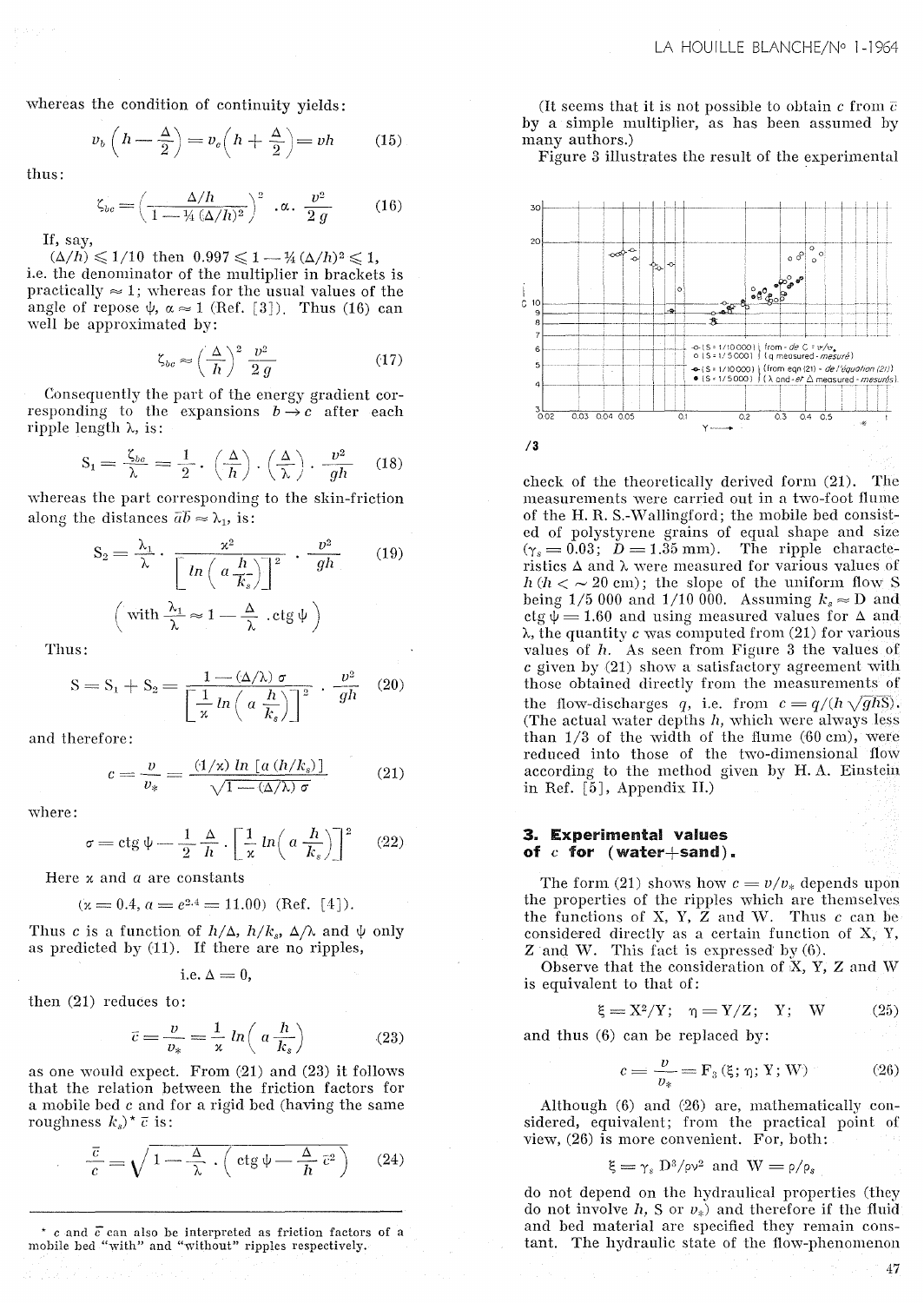

is reflected by  $\eta = (\gamma/\gamma_s)$ . S and  $Y = \rho v_*^2/\gamma_s D$  only. Suppose now that it is intented to determine the form of the function  $F_3$  experimentally for (water  $+$ sand), i.e. for:

$$
\rho=101.70\;{\rm kg}\,,s^2\,m^{-4},\;\nu=1.01.10^{-6}\,m^2/s
$$

and  $\gamma_s = 1.65$ .

In this case:

$$
W = 1/2.65 = \text{const.}\n\xi = 16180 D3 [D in (mm)]\n\eta = 0.606 S\nY = 0.606 Sh/D
$$
\n(27)

and c reduces into a function of three variables only:

$$
c = \mathbf{F}_4\left(\xi; \eta; \mathbf{Y}\right) \tag{28}
$$

Obviously the form of  $F_4$  depends on the constant value of W and, theoretically, must change if W changes. If  $D = const.$ , i.e. a certain sand is selected, then  $\xi = \overline{\text{const}}$  also and c varies as a function of  $\eta$  and Y only:

$$
c = \mathbf{F}_4 \left( \overline{\text{const}}; \mathbf{\eta}; \mathbf{Y} \right) \tag{29}
$$

and can be represented by a family of curves, having, say, Y as abscissa, c as ordinate and  $\eta$  as parameter. In this case a certain curve corresponds to a certain value of  $\eta$  (i.e. certain value of slope S). To another grain size D, i.e. to another constant values of  $\xi$  corresponds another family of curves. Hence, if from measurements carried out for various grain sizes such families of curves are obtained then the totality of these families represents an experimental solution of the problem, i.e. the function  $F_4$  is experimentally determined.

The experimental points on Figures 4-9 represent the curve-families  $(29)$  for the following values of D (computed from the data in Ref. [6]) :

0.31; 0.48; 0.51; 0.52; 0.54; 0.59; (mm)

The corresponding  $\xi = \overline{\text{const}}$  values are:

 $654.5; 1478.5; 1691.1;$  $2003.5$ ;  $3463.4$ ;  $4401.0$ .

The grain-size distribution curves of the bed materials above have the same S-like shape (see Ref. [6]): the grain size D being chosen as  $\overline{D} = D_{50}$ . If the shape of the grain-size distribution curve varies; then theoretically, the corresponding family of curves (29) must also vary even if the value of  $D_{50}$  remains the same.

 $\bar{c}$  - curves on Figures 4-9 represent the values of the friction factor for the case of a rigid bed (see footnote  $\star$ ) as given by the logarithmic form

$$
\frac{u_{\text{max}}}{v_*} = \frac{1}{\kappa} \ln Z + B = \frac{1}{\kappa} \ln \frac{Y}{\eta} + B \quad (30)
$$

and by relation:

$$
\bar{c} = \frac{u_{\text{max}}}{v_*} - 2.50\tag{31}
$$

where B is a certain function of  $X = \sqrt{\xi Y}$  given hy Figure 20-20 in Ref. [4].

(See for  $(30)$  and  $(31)$  Ref.  $[4]$  chapt. XX.)  $\bar{c}$  - curves for laminar flow were obtained from eqn  $(11.22)$  in Ref. [7].

48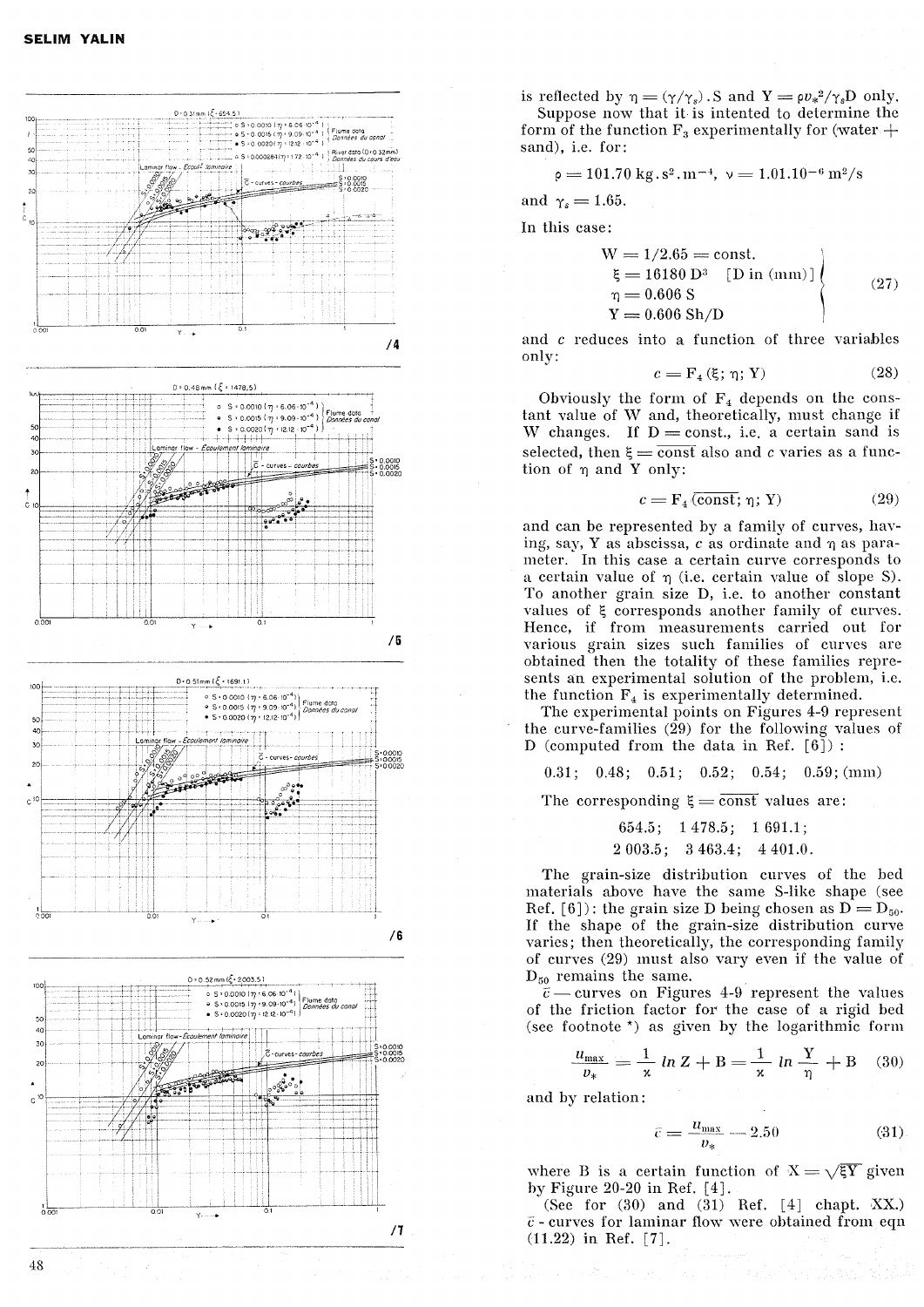

As seen from Figures  $4-9$  c - values given by experiment for a movable bed agree well with the theoretically obtained  $\bar{c}$ -curves when the values of Y are small (i.e. before the ripples are formed). As Y increases, ripples form, and the  $c$ -values of the movable bed deviate considerably from  $\bar{c}$  - curves.

Figures 4-9 show that the experimental points corresponding to the various values of the slope S (i.e. of  $\eta$ ) are very close to each other, so close that the difference between the experimental curves  $S = \text{const}$ , is almost of the same order as the scatter due to the errors of measurement, i.e. the variation of  $c$  with  $\eta$  seems to be considerably weaker than the variation with Y. On the other hand the paths formed by experimental points change considerably from one Figure to another, i.e. if  $\xi$  varies. Hence it is possible to conclude that  $\xi$  and Y more important variable than  $\eta$  (at least within the scope of the experiments plotted on Figures 4-9).

As seen from  $(25)$  Z is involved in  $\eta$  only. Thus to state that "n is unimportant" means automatically that "Z is unimportant" [see  $(7)$ ] \*\*.

Consider now the combination W. Suppose that the influence of W is also negligible in comparison with  $\xi$  and Y. If this assumption is correct, then, two flows flowing on different bed materials, i.e. having different values of W, must have the same, or nearly the same, values of  $c$  if their values of ξ and Y are equal and their less important combinations  $\eta$  are of the same order.  $W = 1/2.65$  for sand differs considerably from  $W = 1/1.03$  for

polystyrene used in the experiments at H.R.S. The  $\xi$ -value of this polystyrene was  $\xi = 596.55$ whereas the  $\xi$ -value of the sand  $D_{50} = 0.347$  mm (Sand No. 6 in Ref. [6]) is = 676.30). Since the  $\xi$ values for both materials are of the same order, the c - values of the sand  $D_{50} = 0.347$  mm can be plotted versus Y together with those of the polystyrene on Figure 10. As seen from Figure 10 the  $c$  - values



for both materials are of the same order (if  $\xi$  and Y, i.e. if X and Y are the same) and thus the influence of W can be neglected.

# 4. General remarks.

Since the flow-phenomenon studied in this paper is defined by seven independent mechanical quantities, according to the theory of dimensions the dimensionless quantity c must be a function of four dimensionless variables X, Y, Z, W. However the theory of dimensions is not able to provide the form of such a function. On the other hand depending on the form of this function,  $c$ , may vary to a greater extent with some of the variables and to a lesser extent with others. Therefore if the consideration of some variables can be omitted, this is a purely practical decision and does not mean that the theory of dimensions provides the wrong numbe of variables. Consequently the statement that<br>"Z and W can be neglected" (within the scope of<br>the experimental data used) does not imply that "c does not depend on Z and W".

In Ref.  $[8]$  it is assumed that the "irregularities" on the bed surface" (ripples) and consequently c is a function of the Einsteinian function  $\Psi$  only. Since  $\Psi$  is nothing else but the reciprocal of Y (i.e.  $\Psi = 1/Y$ ) the method given in Ref. [8] assumes, in terms of this paper, that  $c$  is a function of Y only. Apparently such a consideration is too simple. Indeed this method does not cover all the practical cases it purports to do. For example the Figures 7,2 and 7,3 in Ref.  $[9]$  show distinctly how

<sup>\*\*</sup> Attention is drawn to the fact that the points, corresponding to the river-data (from Ref. [12]), in Figure 4, form a natural extension of the path formed by the points of the flume-data; in spite of the much larger values of the river-<br>depths  $(1.28 \text{ m} \leq h \leq 3.63 \text{ m} \approx 12 \text{ ft})$  and smaller value of the river-slope  $(S = 0.000284)$ . This confirms once more, that is, not h and S separately, but the product h.S (i.e.  $v^2 = ghS$ ) which matters. Consequently the combinations involving h<br>and S separately (i.e.  $\eta$  and Z) must be less important than<br>those involving  $v_*$  (i.e. X and Y).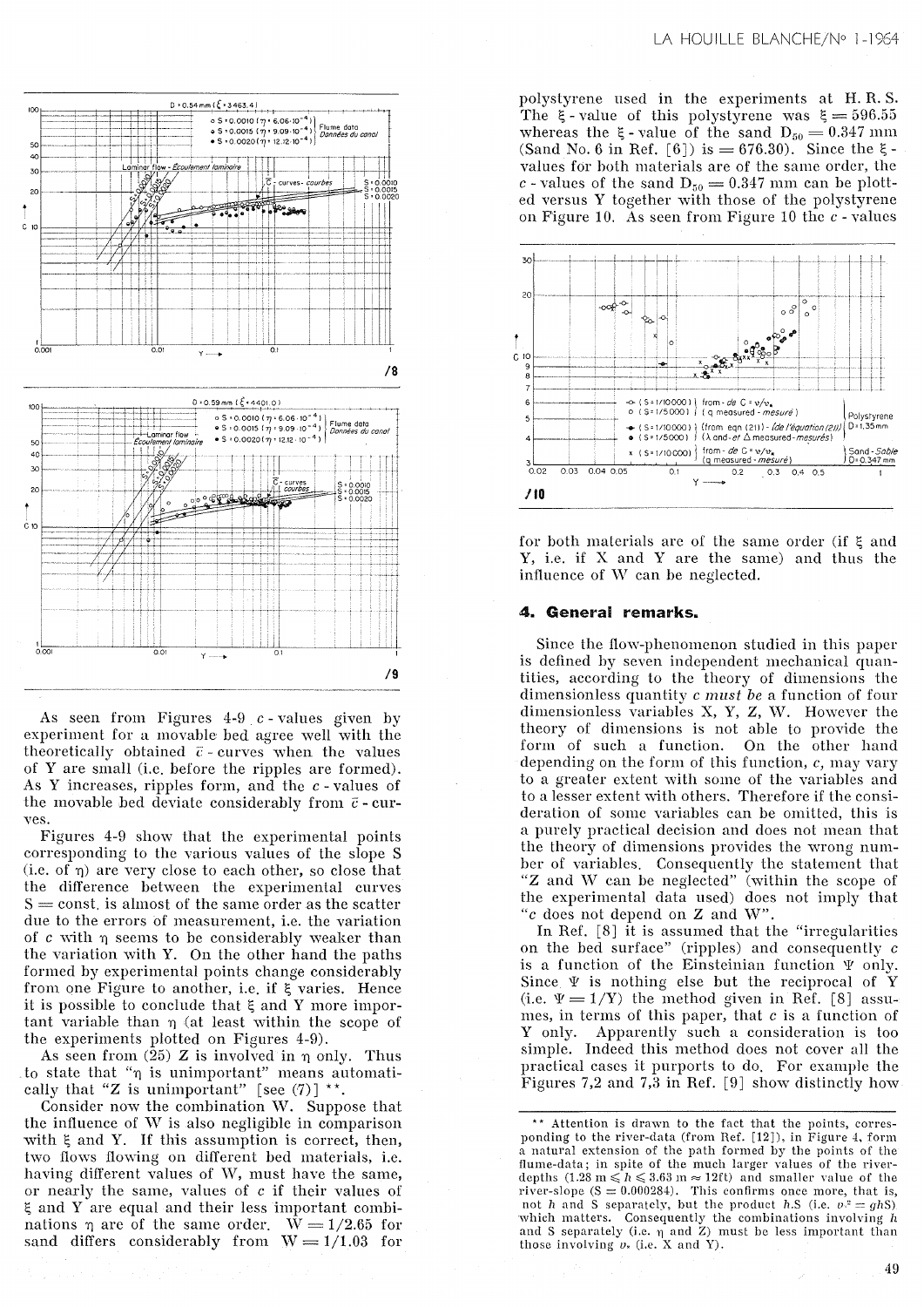the theoretical curves given by the method of Ref. [8] disagree with the results of the measurement.

In a more recent work-Ref. [10] a mathematical form for  $c$  is determined (eqn  $(9)$  in Ref.  $[10]$ ). Using the notations of the present paper eqn (9)

in Ref. [10] can be written as follows:  
\n
$$
\left(\frac{Y}{Z}\right)^{0.15} \frac{c}{(W-1)^{0.85}} = \left(a_1 \frac{w}{v_*} X + a_2 c^2\right)^{1.85}
$$

(with  $a_1$ ,  $a_2$  consts).

Thus c is given as  $c = f(X, Y, Z, W, w/v_*)$ . But as proved in Ref. [11]  $w/v_*$  cannot be an independent variable if X and Y are given. For:

$$
w/v_* = \varphi(X, Y).
$$

Therefore  $c = f [X, Y, Z, W, \varphi(X, Y)];$  i.e. according to Ref.  $[10]$  c is a function of X, Y, Z, W only, which agrees completely with the considerations of the present paper. However it is not intended to discuss whether the mathematical form, connecting X, Y, Z, W in eqn (9) of Ref. [10}, can also be correct.

## Acknowledgement.

The Author wishes to acknowledge the work of Mr. B. A. Say, Assistant Experimental Officer, in carrying out all the numerical calculations. This study is published with the permission of the Direetor of Hydraulics Research.

## References.

- [1] L. I. SEDOV. Similarity and Dimensional Methods in Mechanics. *Infosearcll Limited,* London, 1959.
- [2] N.I. Pavlovskil. Collected Works. Vol. 1, *Academy*
- *of* Sciences *of tlle U.S.S.R.,* Moscow-Leningrad, 1955. [3] I. E. IDELCHIK. - Hydraulic Losses. *Gros. En. Izd.*, Moscow, 1954.
- [4] H. SCHLICHTING. Boundary Layer Theory. McGraw-*Hill Book Company Inc.,* New York, Toronto, London, 1960.
- [5] H.A. EINSTEIN. Formulas for the Transportation of
- Bed Load. *Trans. A.S.C.E.,* vol. 107, pp. 561-577, 1942. [6] U.S.W.E.S. expts. - Paper No. 17, Studies of River Bed. Materials under Movemcnt, with special refercnce
- to the lower Mississipi River, 1935. [7] N.J. KOTSCHIN, I.A. KIBEL and N.W. ROSE. - Theoretische Hydromechanik. Band 2, *Akademie-Verlag,* Berlin, 1955.

,--------------------

- [8] H. A. EINSTEIN and N. L. BARBAROSSA. River Channel Roughness. *Trans. A.S.C.E.*, vol. 117, pp. 1121-1146, 1952.
- [9] V. A. VANONI, N. H. BROOKS and J. F. KENNEDY.  $-$  Lecture Notes on Sediment Transportation and Channel Stability. *California Inst. of l'echnology,* Heport No. KH-R-1, Pasadena, Calif., 1961.
- [10] D.B. SIMONS and E.V. RICHARDSON. Resistance to Flow in Alluvial Channels. Proc. A.S.C.E., vol. 86, HYS, 1960.
- [11] M.S. YALIN. An Expression for Bed Load Transportation. *Proc. A.S.C.E.*, vol. 89, HY3, 1963.
- [12] L. B. LEOPOLD and T. MADDOCK.  $-$  The Hydraulic Geometry of Stream Channels and some Physiographie Implications. *U.S.G.S.* professional paper 252, Washington, 1D53.

#### Résumé

#### Vitesse moyenne d'un écoulement sur fond mobile

#### par M. Selim Yalin

#### INTRODUCTION

L'un des problèmes d'actualité de l'hydraulique fluviale est celui de l'influence des ondulations d'lm lit alluvionnaire sur les pertes de charge de l'écoulement. L'auteur se propose de déterminer, à partir de considérations d'analyse dimensionnelle, les paramètres à adopter pour l'étude expérimentale de ce problème.

### Variables sans dimensions du phénomène:

La vitesse moyenne *v* de l'écoulement est fonction des sept paramètres définissant le fluide (viscosité cinématique y et masse volumique  $\varphi$ ), le matériau de fond (masse volumique  $\varphi_s$  et diamètre D), et l'écoulement (tirant d'eau  $h$ , pente S et accélération de la pesanteur g), ou encore des paramètres dérivés v,  $\varphi$ ,  $\varphi_s$ , D,  $h$ ,

$$
\gamma = (\rho_s - \rho) g \qquad \text{et } v_* = \sqrt{gS}\hbar
$$

Selon le théorème des II, le coefficient de frottement  $c = v/v_*$  est alors fonction des quatre variables sans dimensions X, Y, Z et W (équ. 7).

Dans le cas d'un lit fixe plat et rugueux, c est seulement fonction de X et Z, puisqu'on peut considérer que ce cas correspond à  $\varphi_s$  et  $\gamma_s \to \infty$ . La hauteur de rugosité  $k_s$  est le diamètre caractéristique des grains de matériau. On obtient alors la relation (9),

Quand le fond est ondulé, la hauteur de rugosité à prendre en compte est la hauteur des rides ou dunes; la forme de l'ondulation est définie d'autre part par l'angle de repos sous l'eau du matériau  $\psi$  et la cambrure  $\Delta/\lambda$ (fig. 1). Le coefficient de frottement c est donc une fonction  $F_2$  des paramètres  $h/\Delta$ ,  $h/k_s$ ,  $\Delta/\lambda$  et  $\psi$  (équ. 11).